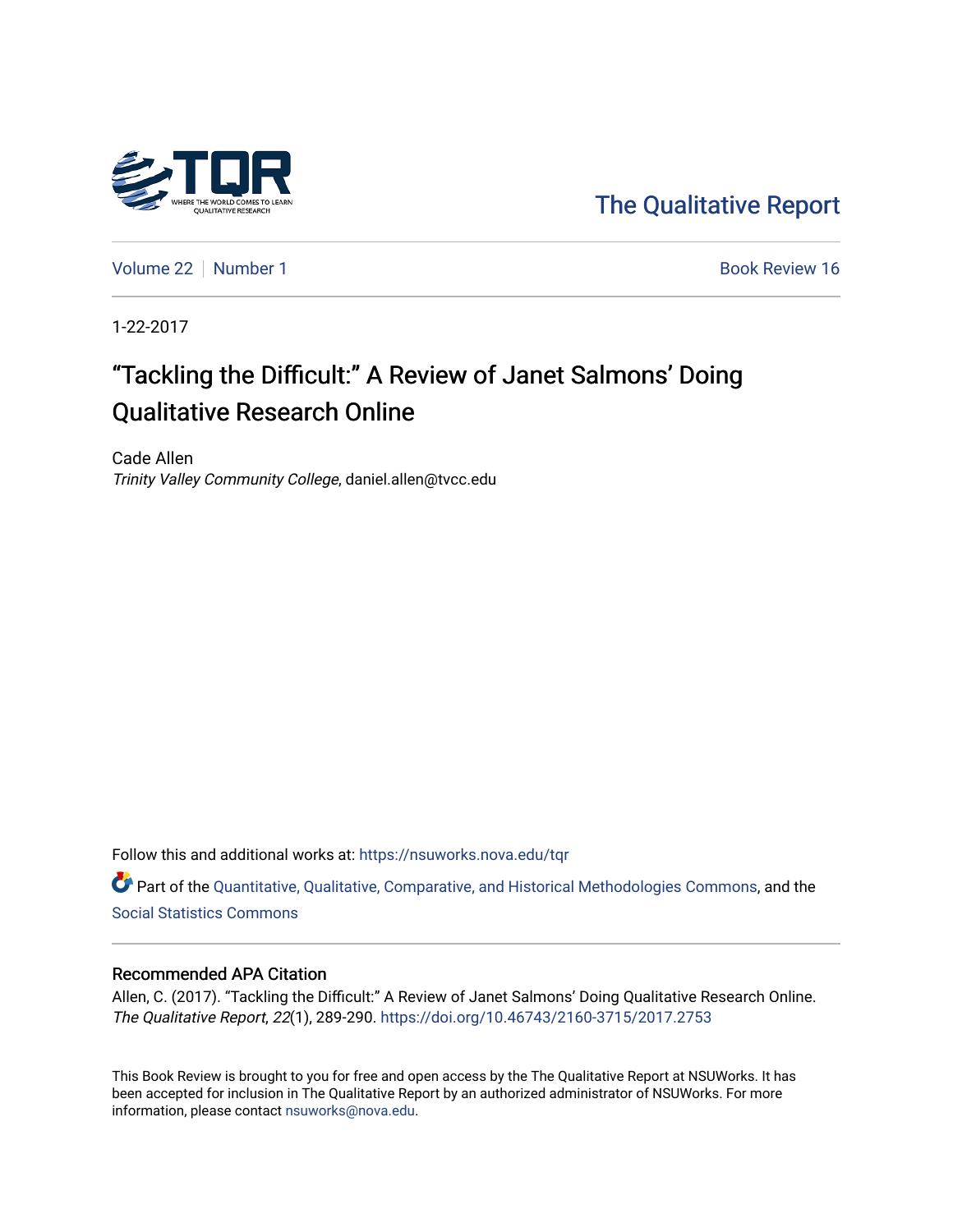

### "Tackling the Difficult:" A Review of Janet Salmons' Doing Qualitative Research Online

#### Abstract

Researchers are increasingly utilizing online data in completing and broadening the scope of their work. Janet Salmons has authored a guide for novice researchers on appropriate methodologies, data collection, and analysis procedures for pursuing qualitative online research.

#### Keywords

Online, Qualitative Research, Academia and the Internet

#### Creative Commons License



This work is licensed under a [Creative Commons Attribution-Noncommercial-Share Alike 4.0 License](https://creativecommons.org/licenses/by-nc-sa/4.0/).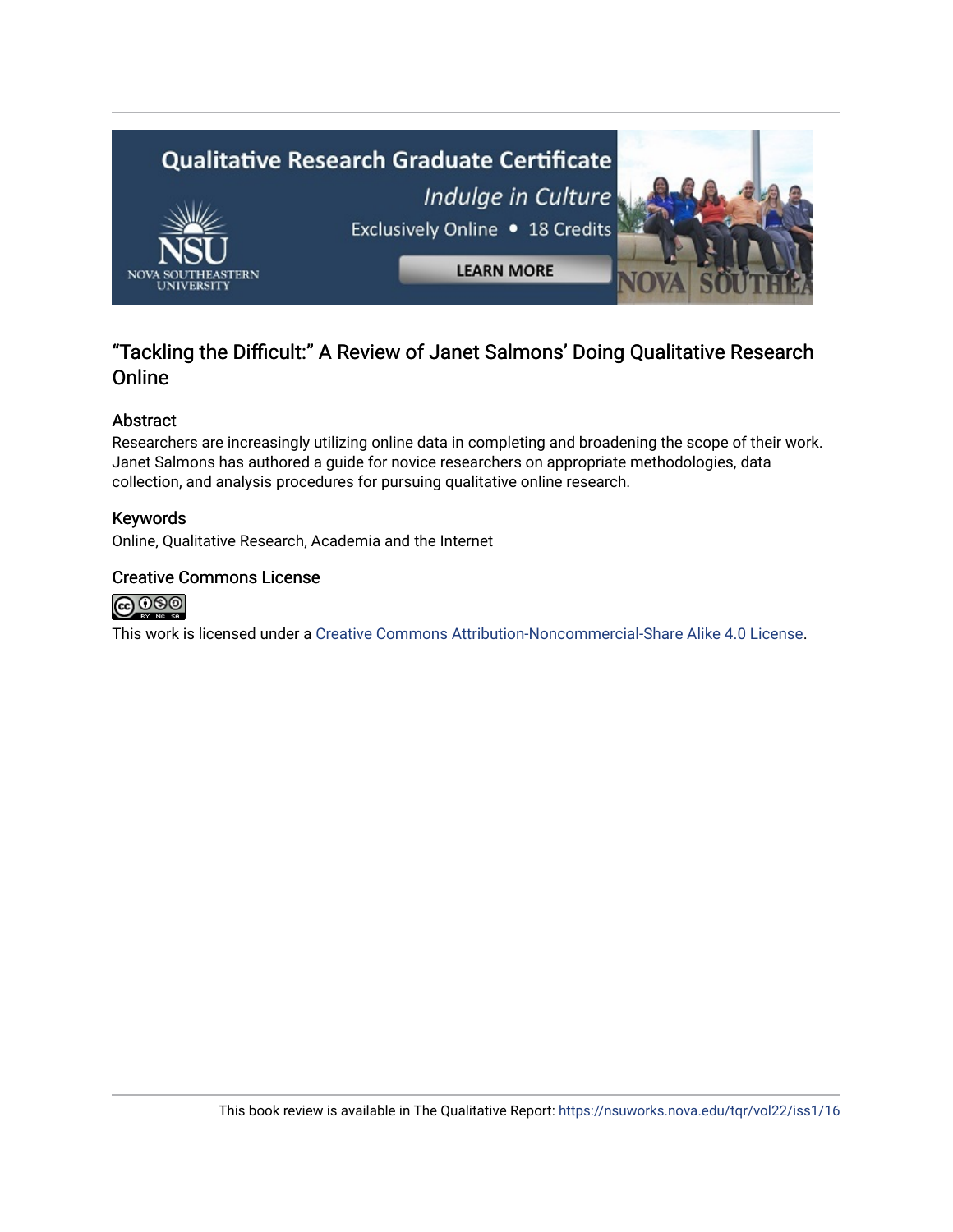

## **"Tackling the Difficult:" A Review of Janet Salmons'**  *Doing Qualitative Research Online*

Cade Allen

Trinity Valley Community College, Athens, Texas USA

*Researchers are increasingly utilizing online data in completing and broadening the scope of their work. Janet Salmons has authored a guide for novice researchers on appropriate methodologies, data collection, and analysis procedures for pursuing qualitative online research. Keywords: Online, Qualitative Research, Academia and the Internet*

Noted scholar Noam Chomsky once argued, "The internet could be a very positive step towards education, organization and participant in a meaningful society." It is impossible to deny the connectivity of the Internet. Few people have no connection to the online world. In academia, the Internet poses challenges for accuracy in research as well as offering a new avenue to pursue inquiry. Janet Salmons has tackled the difficult subject of online qualitative research in a succinct yet admirable book - *Doing Qualitative Research Online*.

Divided into three parts, Salmons delves into the complex world of online research by framing three key concepts: the qualitative framework, ethical considerations when conducting online qualitative research, and collecting data. All three sections explain the purpose, process, and product of online qualitative research.

The first section of this study outlines the types of online data available to the qualitative researcher. Salmons states: "While many conventional methods can be adapted and adopted to research conducted online, new thinking and emergent approaches are called for that make use of the unique forms of exchange and data retrieval possible online" (p. 3). By clarifying what "conventional methods" are available to the researcher, Salmons presents a foundation to the reader to understand the opportunities for qualitative researchers to use online data to collect data.

Salmons adds to the foundation of online qualitative research she established in the first section of the study by elucidating how researchers must approach their work ethically. She writes "at its simplest research ethics can be defined as the responsibility of the researcher toward others, including society broadly, other scholars, and most importantly those whose attitudes, behaviors, and experiences we are studying" (p. 58). Importantly, Salmons distinguishes "internet research ethics" from "traditional" qualitative research as having unique demands on the researcher. These characteristics include: the protection of human subjects, informed consent, respecting a research site, and the protection of data and participant identities. While many academics may find common ground in their own "traditional" methods of collecting data, Salmon points out that an online medium demands enhanced protection of these things.

The last section of this study provides a series of methods of analyzing and utilizing data garnered from online sources. Salmons concludes with suggestions on how to analyze qualitative data gathered from the Internet as well as guiding the reader through situating their research among the existing body of literature. One might have wished for more systematical explanations of the different approaches to publishing research. However, this book provides a solid foundation for a first step.

Salmons' work contributes to the growing body of literature on the use of the Internet as an avenue for qualitative research. She is correct in arguing that social media forums are drawing the attention of academics, but does little to expand on her arguments. Rather, she